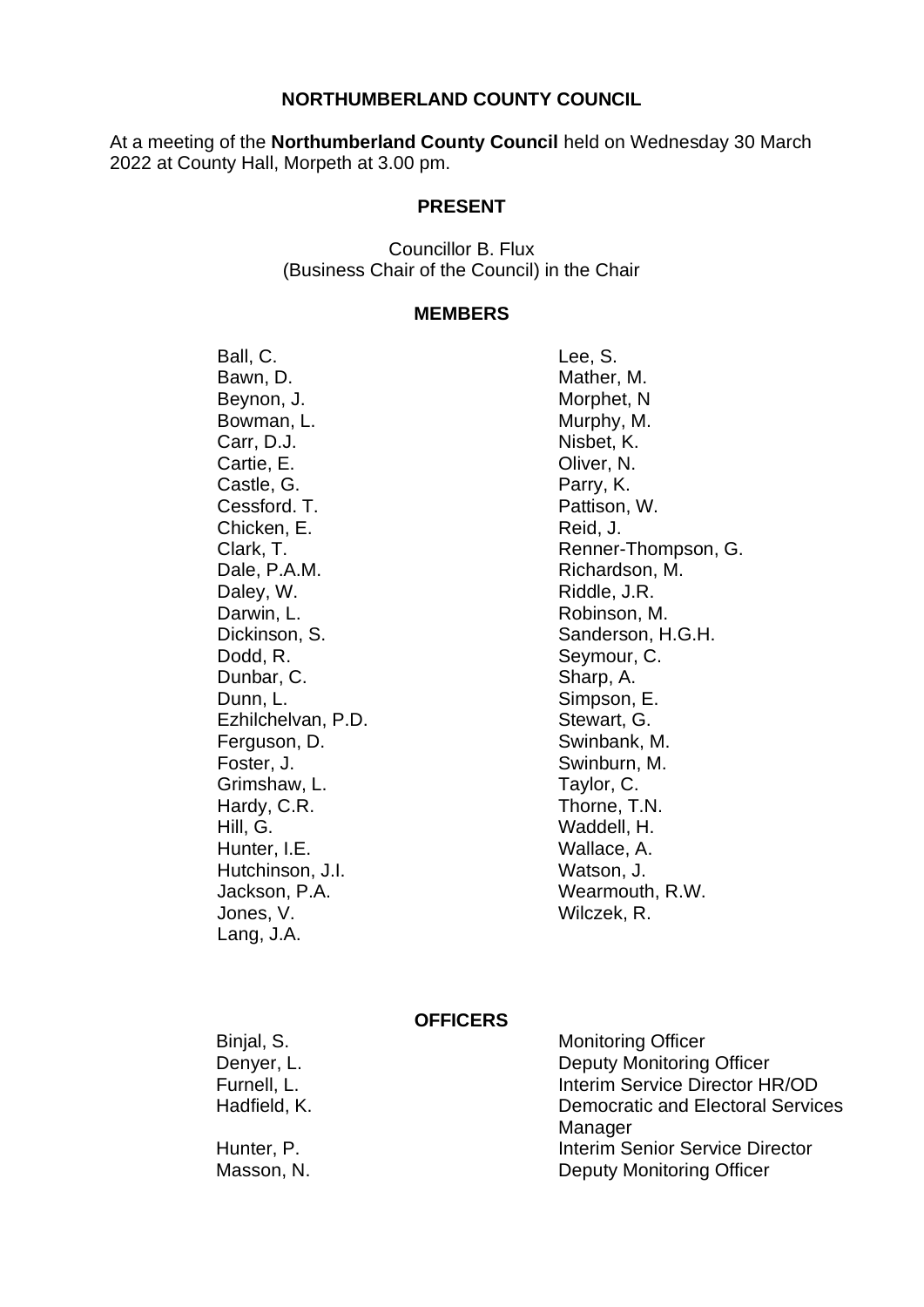| McEvoy-Carr, C. | <b>Executive Director of Adult Social</b><br>Care and Children's Services |
|-----------------|---------------------------------------------------------------------------|
| Morgan, L.      | Director of Public Health                                                 |
| Murfin, R.      | Interim Executive Director of                                             |
|                 | <b>Planning and Local Services</b>                                        |
| O'Farrell, R.   | Interim Executive Director Place                                          |
|                 | and Regeneration                                                          |
| Roll, J.        | <b>Head of Democratic and Electoral</b>                                   |
|                 | <b>Services</b>                                                           |
| Sanderson, J.   | <b>Strategic Services Manager</b>                                         |
| Taylor, M.      | Interim Executive Director for                                            |
|                 | <b>Communities and Business</b>                                           |
|                 | Development                                                               |
| White, E.       | Senior HR Manager                                                         |
| Willis, J.      | Interim Executive Director of                                             |
|                 | Finance and S151 Officer                                                  |

One member of the press was present

## **89. APOLOGIES FOR ABSENCE**

Apologies were received from Councillors Bridgett, Fairless-Aitken, Gallacher, Horncastle, Humphrey, Kennedy, Ploszaj, Purvis, A. Scott and Towns.

## **90. DECLARATIONS OF INTEREST**

With regard to item 4 on the agenda (Local Plan), Councillor Bawn advised that as a solicitor, he had clients who had interests in Northumberland but nothing of a pecuniary nature, or directly connected to the Local Plan.

Councillor Beynon declared an interest in item 7 on the agenda (Request to Exercise the Freedom of Northumberland: 3rd Regiment Royal Horse Artillery).

Councillor Oliver sought clarification of his position regarding the land allocation within the Local Plan (item 4 on the agenda - Local Plan), for sand and gravel extraction in his ward as he had previously raised concerns about this. Following advice from Mr Murfin, the Business Chair confirmed that this was subject to a planning application which was not a decision for today.

### **91. JOINT REPORT OF THE MONITORING OFFICER AND THE INTERIM SENIOR SERVICE DIRECTOR**

### **Seghill By Election Result and Political Proportionality**

Council was asked to receive the result of the Seghill By Election and to determine the political proportionality of the registered political groups on the council and to allocate seats on committees in accordance with that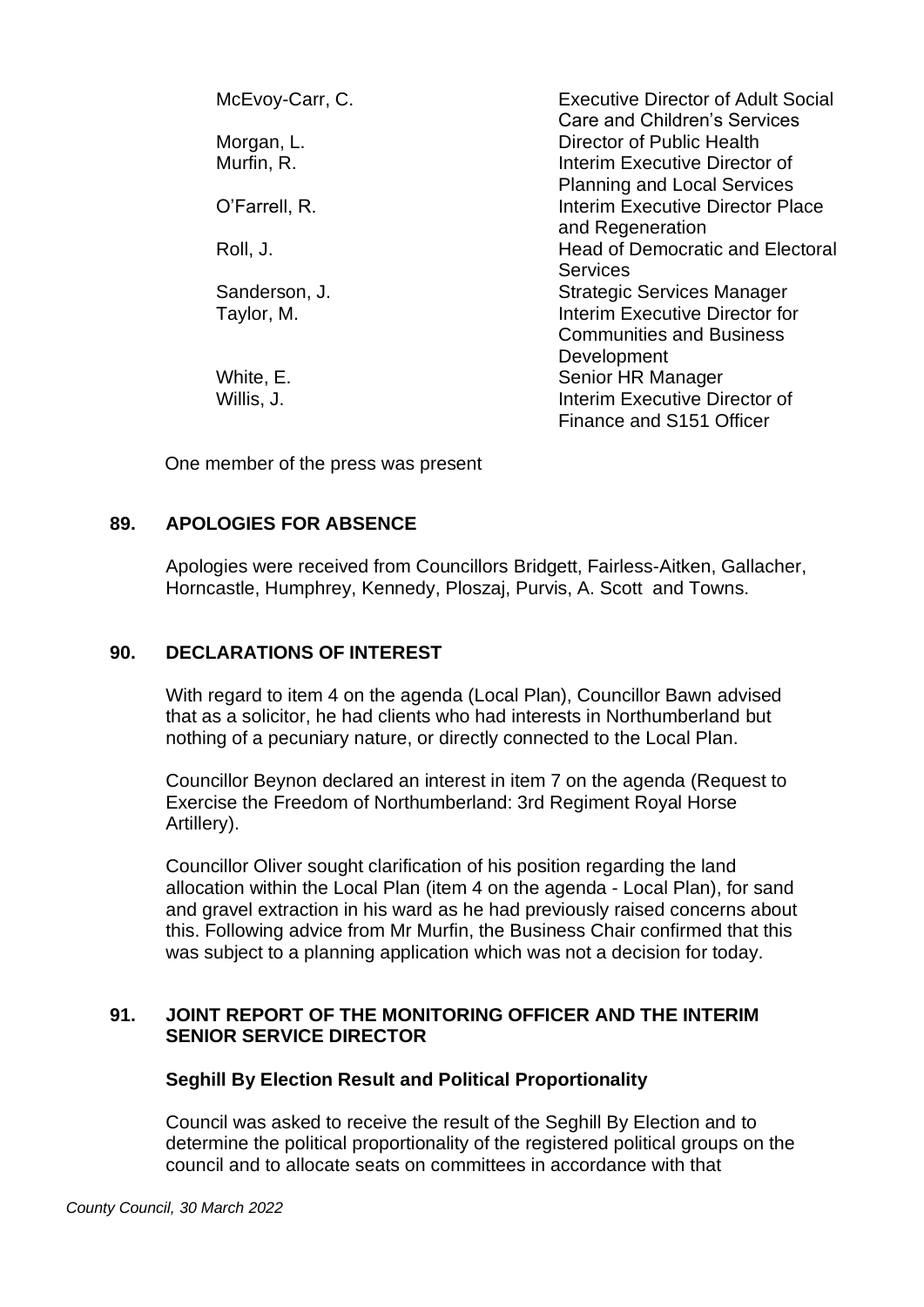proportionality, in accordance with the provisions of Sections 15 and 16 of the Local Government and Housing Act 1989.

The Business Chair welcomed Councillor Eve Chicken to her first meeting of Council.

The report was proposed by Councillor Wearmouth and seconded by the Leader.

Councillor Hill sought clarification of the position regarding committees of 5 and 9. Councillor Wearmouth confirmed that for 5, it would be 2 Conservative, 1 Labour and 2 in the pool. The only other change in the report was for Committees of 8 and 15, with additional places to the pool.

#### **RESOLVED** that:-

- (a) Council notes that immediately following the Seghill with Seaton Delaval by-election and notified changes to the Labour Group, the total number of councillors in each political group on the County Council is Conservative 33, Labour 20, Independent 6, Liberal Democrat 4, Green 2 and 2 ungrouped members;
- (b) Council confirms that the political proportionality of the Groups is as follows: Conservative 49.25%, Labour 29.85%, Independent 8.96%, Liberal Democrat 5.97%, Green 2.99% and un-grouped 1.49% and 1.49%;
- (c) Council agrees to continue to use the method for determining allocations to Committees as agreed by Full Council at its meeting of 23rd February 2022;
- (d) Council approves the provisions of Appendix 1 which sets out the proportional allocation of places on committees in accordance with the proportionality approved above;
- (e) Council agrees the allocation of seats to Northumberland County principal/decision making Committees set out in Appendix 2 to the report;
- (f) Council agrees allocations to advisory/non-decision-making committees set out in Appendix 3 to the report; and
- (g) Council agrees Group Leaders will appoint members to fill the committee places allocated to their respective Groups and that Group Leaders will provide a finalised list of members for each committee (in line with their respective allocations) to the Head of Democratic Services to fill the allocated positions.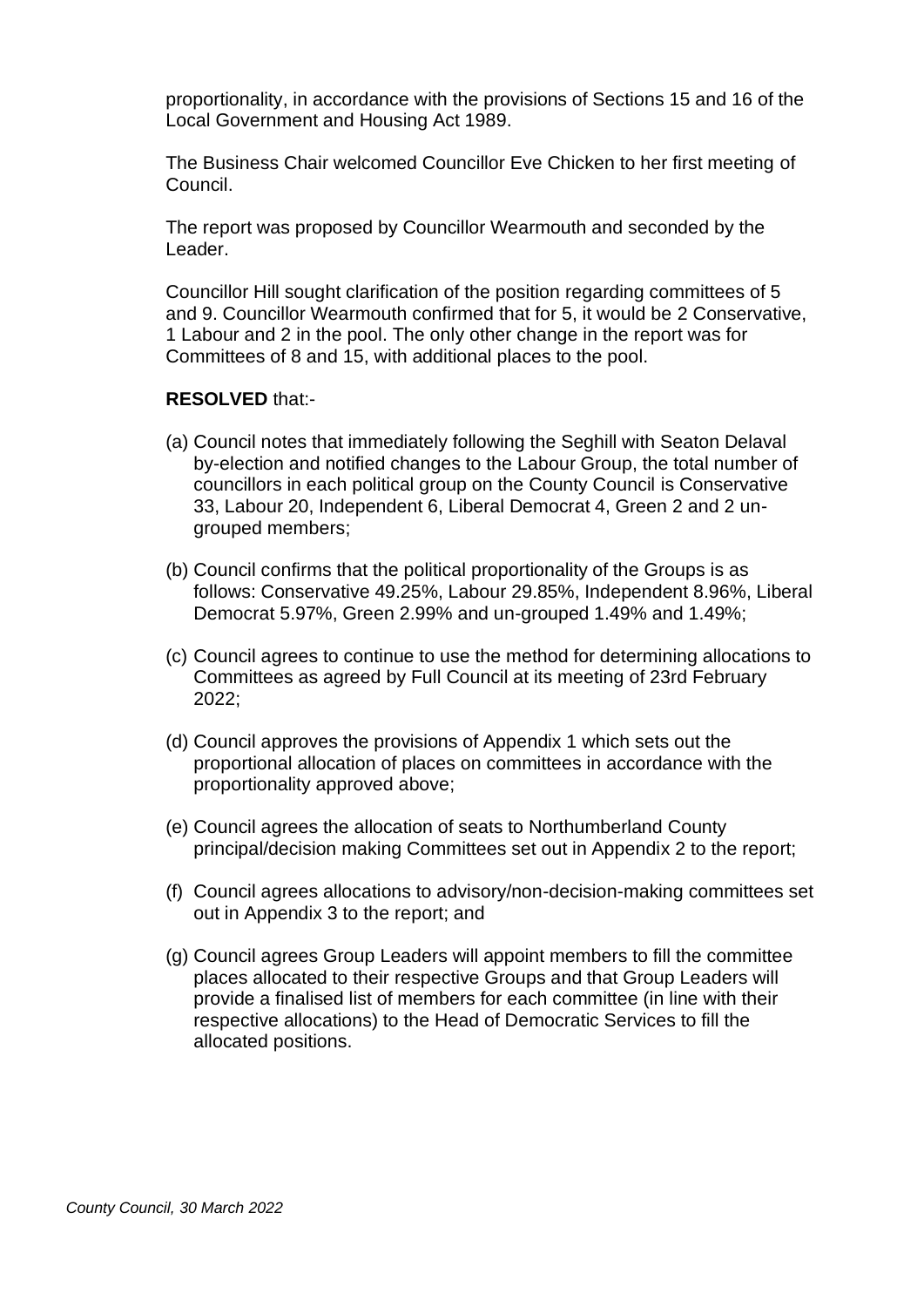## **92. REPORT OF THE INTERIM EXECUTIVE DIRECTOR OF PLANNING AND LOCAL SERVICES**

## **Adoption of The Northumberland Local Plan (2016 - 2036)**

The report presented the Inspectors' Report into the independent examination of the Northumberland Local Plan and recommended that Council approve the adoption of the Northumberland Local Plan (2016-2036), including the Policies Map, as amended by main modifications and additional changes, following its Independent Examination by the Planning Inspectors appointed by the Secretary of State.

Mr Murfin made a presentation to members on the key points of the report.

The Leader commented this was a testament to the hard work of officers and the member working group. It had been a hard decision to say in 2017 that the Core Strategy was not fit for purpose, but it had been clear that it was important to have the right number of houses in the right places, and that it was important to encourage industry to locate in the County. The new Local Plan provided clarity on this and he commended it to members.

A number of questions were raised by members including:-

- Councillor Hill asked for further detail on what might be regarded as the more controversial parts of the Plan. Mr Murfin referred to the elements which had previously been negotiated through the S106 process on an individual basis. The entire approach to growth had been viability tested at the Plan level and the Government agreed that the private sector should be able to deliver on the basis of what was contained in the Plan. This had meant difficult decisions on affordable housing levels which had been set at variable levels across the County and this had implications for developments progressing. In areas where by Parish the residencies were 20% and above non primary residences, then any new developments would be for primary residences only. Community led housing schemes could result in differences of opinion in some communities.
- Regarding employment land, Councillor Robinson asked if new areas would be identified or if existing areas would be expanded, particularly for the south east. Mr Murfin replied that officers needed to plan for choice, churn and mix in employment land designation to meet different types of need. A broad range of land had therefore been allowed for, including the unusual step of taking some green belt land. As further investments came along, there may be a need to release further land.
- Councillor Swinburn asked about the effect of the Local Plan on existing or emerging neighbourhood plans and how they would fit together. Mr Murfin advised that the "first generation" of neighbourhood plans were a reflection of the out-of-date district local plans. As the work on the Local Plan had moved forward, the newer neighbourhood plans were much more slimmed down and focussed only on the issues which were of concern to that local community. In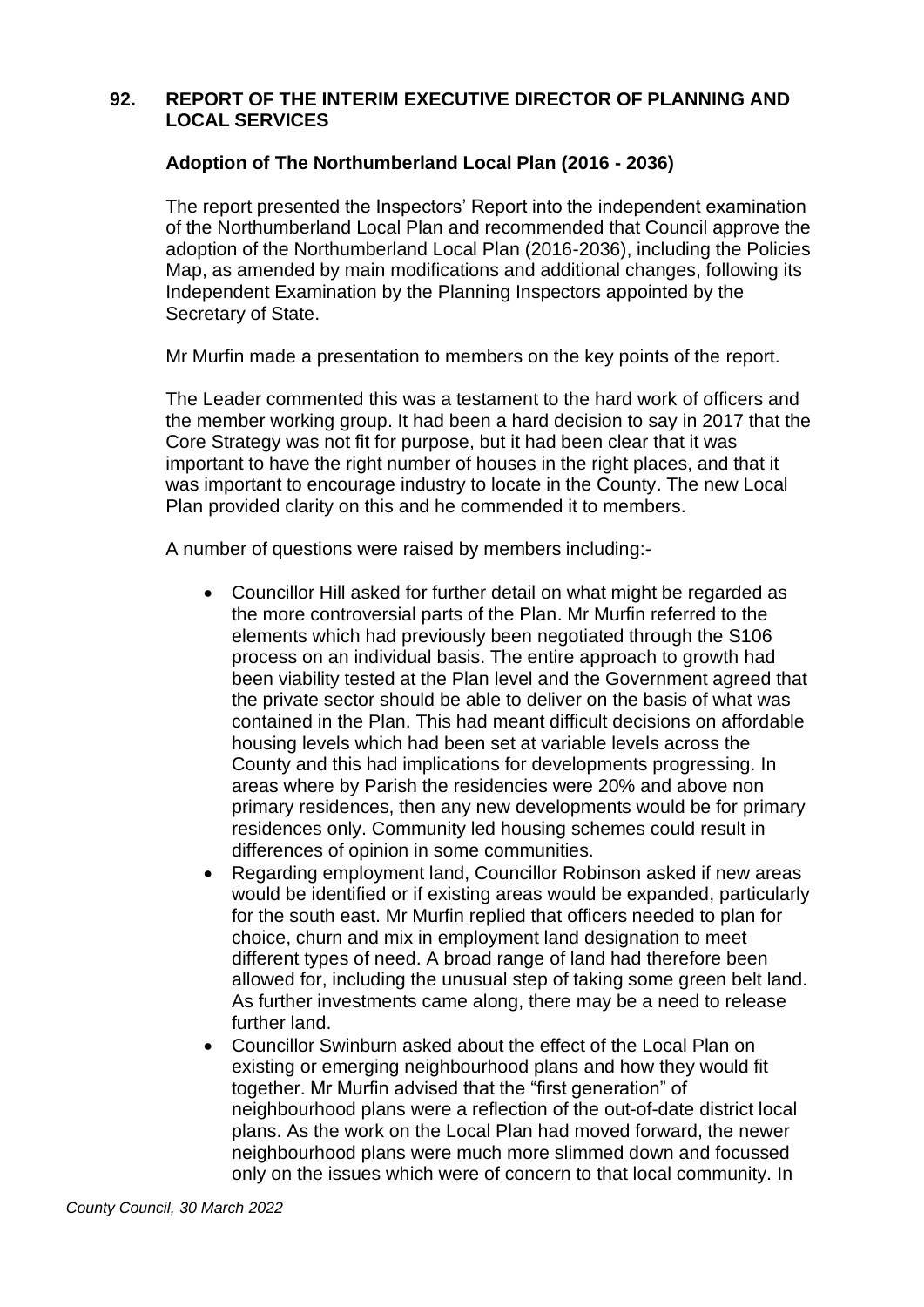view of this, the older plans would probably need a fundamental refresh, but the newer plans would likely be fit for purpose.

- Councillor Murphy asked what powers the Local Plan gave the Authority to influence the regional design and style of new estates which she felt had been lost. Mr Murfin replied that there were overarching policies in the plan about improving design. At the Parish level, design guides would be prepared which would set out what was meant by the local quality.
- Councillor Dodd asked whether the five-year review of the Plan would begin in May. Mr Murfin confirmed that there was a statutory requirement to review the Plan every five years and there were at least two issues already which needed to be addressed. Issues which were currently happening such as the British Volt development and the Northumberland Line needed to be incorporated into the review.
- Councillor Reid asked whether the Plan could be started from 2022 instead of 2016. He also asked whether there were any plans to revisit matters which had been unpopular but which had been agreed in the absence of having a Local Plan in place. Mr Murfin advised that once permission had been granted then the only way to change that would be to rescind that decision, and the day the decision was made, the application had to be in accordance with the Plan in force at the time. Any adoption of a Local Plan involved a timeframe that was partially retrospective and the plan had been evaluated in terms of needs and costings for 2016-2036 so it could not be changed.
- Councillor Dale commented that the main modifications were not easy to read and that clarity was needed for town and parish councils for their neighbourhood plans and the green belt in the form of further guidance. She also asked if enough employment land was being identified for the skills which were needed. Mr Murfin advised that new guidance, targets etc had been issued by the Government during the Plan's consultation process and the main modifications had been agreed with the Inspector and were updates to reflect legislation as it came out and changes to the NPPF. He did not feel it was confusing and was there for clarity. When the Plan was published, the modifications would be included in it. A full training programme would be provided for NALC. The Plan was for growth, and the housing and employment offer were linked. The high housing figure would enable the Authority to respond to where the growth took place and to take a more strategic approach overall.
- Councillor Robinson asked how S106 funding would work under the Local Plan. Mr Murfin replied that this would no longer be looked at on an application by application basis. The Government were keen to move to a tariff-based system for developer contributions. This could be modelled on the community infrastructure levy system which would provide 15% for town and parish councils, and 25% if they had a neighbourhood plan in place.

The Leader proposed the report's recommendations, seconded by Councillor Wearmouth.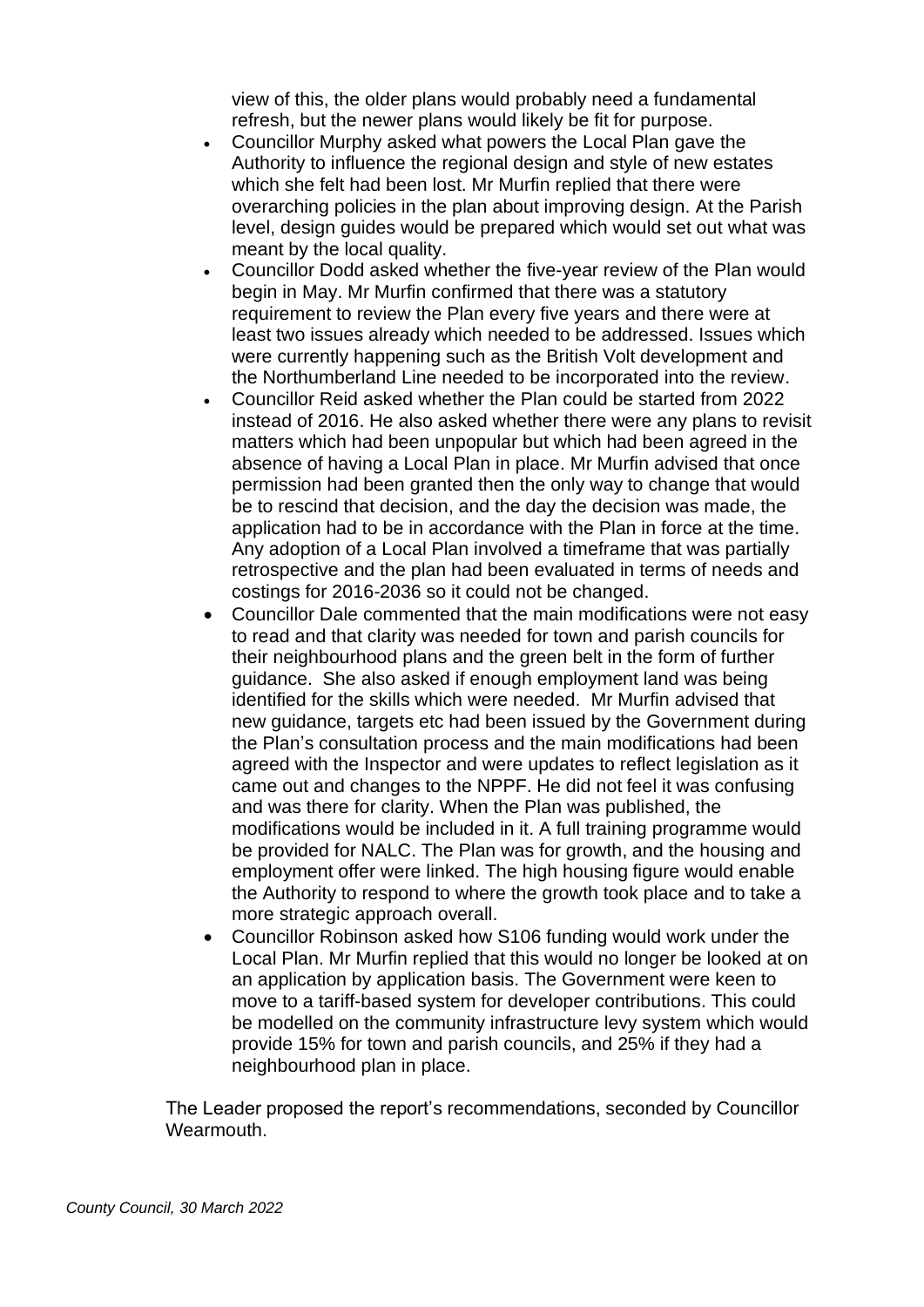- Councillor Dickinson welcomed the report. The work of the team had been tremendous and showed what cross party work could achieve. The planning service had been very good at keeping people briefed and he felt there was a lot to be learned by officers from Mr Murfin and his team's open style and transparency. He welcomed the figures on affordable housing and local allocation and sought reassurance that the Council would stand firm and not be pressured by developers to accept alternatives that were of less value. This was a good piece of work which had been achieved through cross party working and should be able to deliver on what it promised. He hoped this approach would continue.
- Councillor Cessford welcomed the Plan which addressed the provision of new residential developments and recognised the need to improve the quality of jobs and skills and attract new businesses. The Plan used an ambitious, jobs led growth scenario to identify appropriate housing numbers for the period. If the last Plan hadn't been withdrawn then green belt would have been decimated with 600-900 houses in the west end of Hexham alone built on the green belt. The Plan also made it clear that there were no exceptional circumstances to justify deletion of the green belt for residential developments and directly protected residential areas whilst still allowing for economic growth.
- Councillor Oliver welcomed Councillor Dickinson's comments and that the consensual approach had been recognised and praised. The Plan on the table in 2017 could have done serious damage to the County and he welcomed the change in approach through the Council since then. The Plan was ambitious for housing and jobs and evidence of this could be seen already in the south east. It also recognised the important role of tourism in the north and west of the County. It would improve the quality of development and the Authority needed to be robust in this in approving planning applications. The Plan gave members a clear set of uniform policies for application in its planning committees.
- Councillor Jackson acknowledged that it had been a difficult decision to move from one Plan to another in 2017 and he commended the Council's Strategic Planning team for all of their work on this. The previous plan had been a developers' charter and would have had a radically detrimental effect on the whole of the County, with no plan for economic growth. At the same time, protection had to be provided for the environment. He felt that the Plan allowed for population growth with stretch targets on affordable housing and great opportunities for economic growth.
- Councillor Darwin spoke in support of the Plan which would provide many improvements for the County – protection of the green belt, support for tourism, and improvement for rural communities. The Plan's soundness was a testament to the officers who had worked on it and he thanked them for their work.
- Councillor Ball thanked Mr Murfin and his team for their work on the Plan and sought assurances that it would be treated as a live document to deal with issues such as the ageing population and changing employment market. Jobs in the rural areas and houses that local people could afford were also very important. She stressed that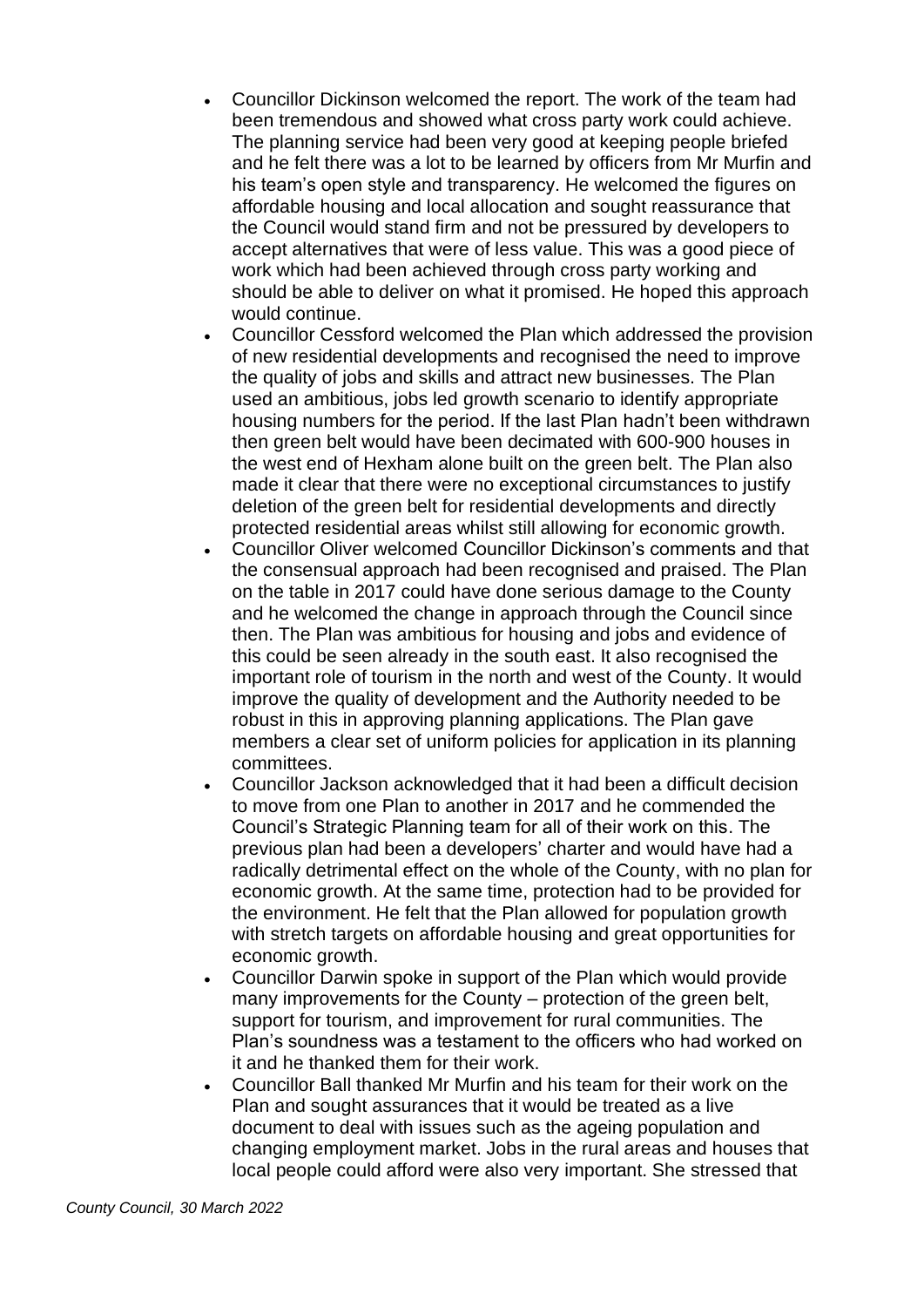the green spaces in the south east of the County were just as important as those in the more rural areas.

- Councillor Murphy asked what was meant by "affordable" housing because it meant different things to different people. There was also a need to look at social housing to ensure that all needs were being met in this area.
- Councillor Reid welcomed the point that had been reached on the Local Plan but commented that this had been one of the most difficult things the Council had ever had to do. Joan Sanderson had kept this together and he paid tribute to her for that. The Plan would ensure that the Council got what it wanted when dealing with planning applications in future.
- Councillor Dale welcomed the fact that all councillors would have one plan on which to base decisions in future. She also thanked Joan Sanderson and her team for their representation and support during the EIP hearings. She commented that there was a need to ensure going forward that small villages were sustainable and this could be achieved through neighbourhood plans.
- Councillor Dodd hoped that the Plan would now make the climate change agenda easier to achieve.

The Leader thanked Joan Sanderson and the team for their work on the Local Plan and was very proud of the result.

# **RESOLVED** that:-

- (a) the content of the Inspectors' Report into the Examination of the Northumberland Local Plan (Appendix 3), together with the Schedule of Main Modifications appended to the Inspectors' Report (Appendix 4) be noted;
- (b) Council adopts the Northumberland Local Plan (2016 2036) (Appendix 1), incorporating the Main Modifications as set out in the Schedule of Main Modifications appended to the Inspectors' Report (Appendix 4) and the additional changes to the Local Plan (Appendix 5);
- (c) Council approves the adoption of the Northumberland Local Plan (2016 – 2036) (Appendix 1) to take effect from 31 March 2022;
- (d) Council adopts the Northumberland Local Plan (2016 2036) Policies Map (Appendix 2), incorporating the changes in the Schedule of Proposed Main Modifications to the Northumberland Local Plan Policies Map June 2021 (Appendix 6), the Schedule of Proposed Main Modifications to the Northumberland Local Plan Policies Map - Appendices, June 2021 (Appendix 7) and the additional changes to the Local Plan (Appendix 5);
- (e) Council approves the adoption of the Northumberland Local Plan (2016 – 2036) Policies Map (Appendix 2) to take effect from 31 March 2022;
- (f) Council agrees the revocation of the following development plan documents, to take effect from the 12 May 2022 (following the statutory six-week legal challenge period from the adoption date of the Northumberland Local Plan):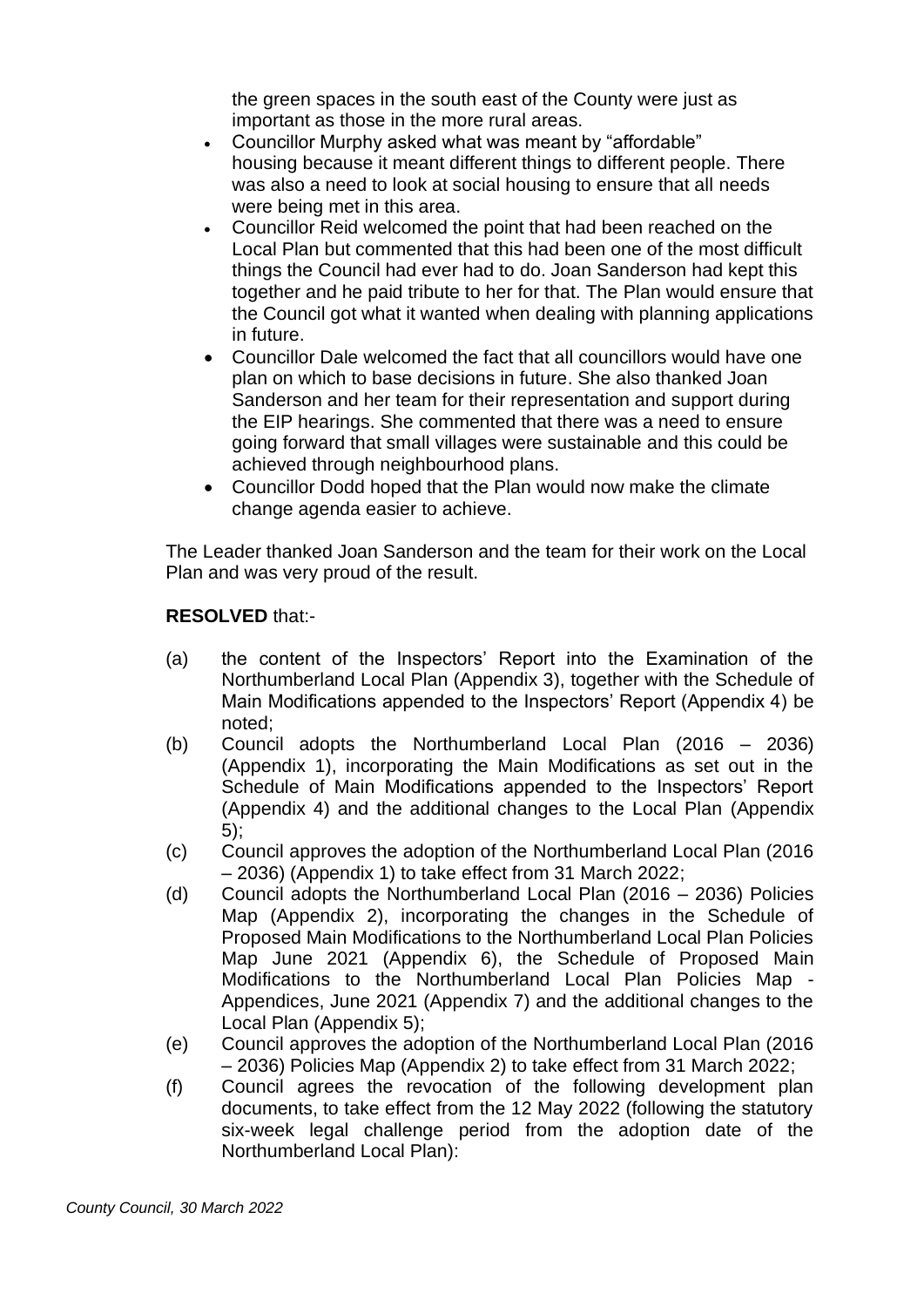• Alnwick Local Development Framework Core Strategy (October 2007)

• Alnwick District Wide Local Plan (April 1997) – Saved Local Plan Policies (under the Secretary of State's Direction, 31 August 2007)

• Berwick -upon-Tweed Borough Local Plan (April 1999) - Saved Local Plan Policies (under the Secretary of State's Direction, 31 August 2007)

• Blyth Valley Local Development Framework Core Strategy (July 2007)

• Blyth Valley Local Development Framework Development Control Policies DPD (September 2007)

• Blyth Valley District Local Plan (May 1999) - Saved Local Plan Policies (under the Secretary of State's Direction, 28 September 2007)

• Castle Morpeth District Local Plan (February 2003) - Saved Local Plan Policies (under the Secretary of State's Direction, 31 August 2007)

• Tynedale Local Development Framework Core Strategy (October 2007)

• Tynedale District Wide Local Plan (April 2000) - Saved Local Plan Policies (under the Secretary of State's Direction, 31 August 2007)

• Wansbeck District Local Plan (July 2007) - Saved Local Plan Policies (under the Secretary of State's Direction, 22 April 2010)

• Northumberland Minerals Local Plan (March 2000) - Saved Local Plan Policies (under the Secretary of State's Direction, 31 August 2007)

• Northumberland Waste Local Plan (December 2002) - Saved Local Plan Policies (under the Secretary of State's Direction, 31 August 2007)

• Northumberland County and National Park Joint Structure Plan First Alteration (February 2005) - Saved Policy S5 (Green Belt Extension).

- (g) Council agrees the revocation and downgrading of the Supplementary Planning Documents as set out in Appendix 8, to take effect from the 12 May 2022 (following the statutory six-week legal challenge period from the adoption date of the Northumberland Local Plan);
- (h) Council notes the content of the Adoption Statement attached at Appendix 9 prepared in accordance with Regulation 26 of the Town and Country Planning (Local Planning) (England) Regulations 2012);
- (i) Council approves the Sustainability Appraisal Post-Adoption Statement (Appendix 10); and
- (j) Council authorises the Interim Executive Director of Planning and Local Services, in consultation with Cabinet Member for Community Services, to make any additional necessary minor textual, graphical, presentational or layout amendments to the Northumberland Local Plan (2016-2036) (Appendix 1) and its Policies Map (Appendix 2) to finalise the Plan prior to publication.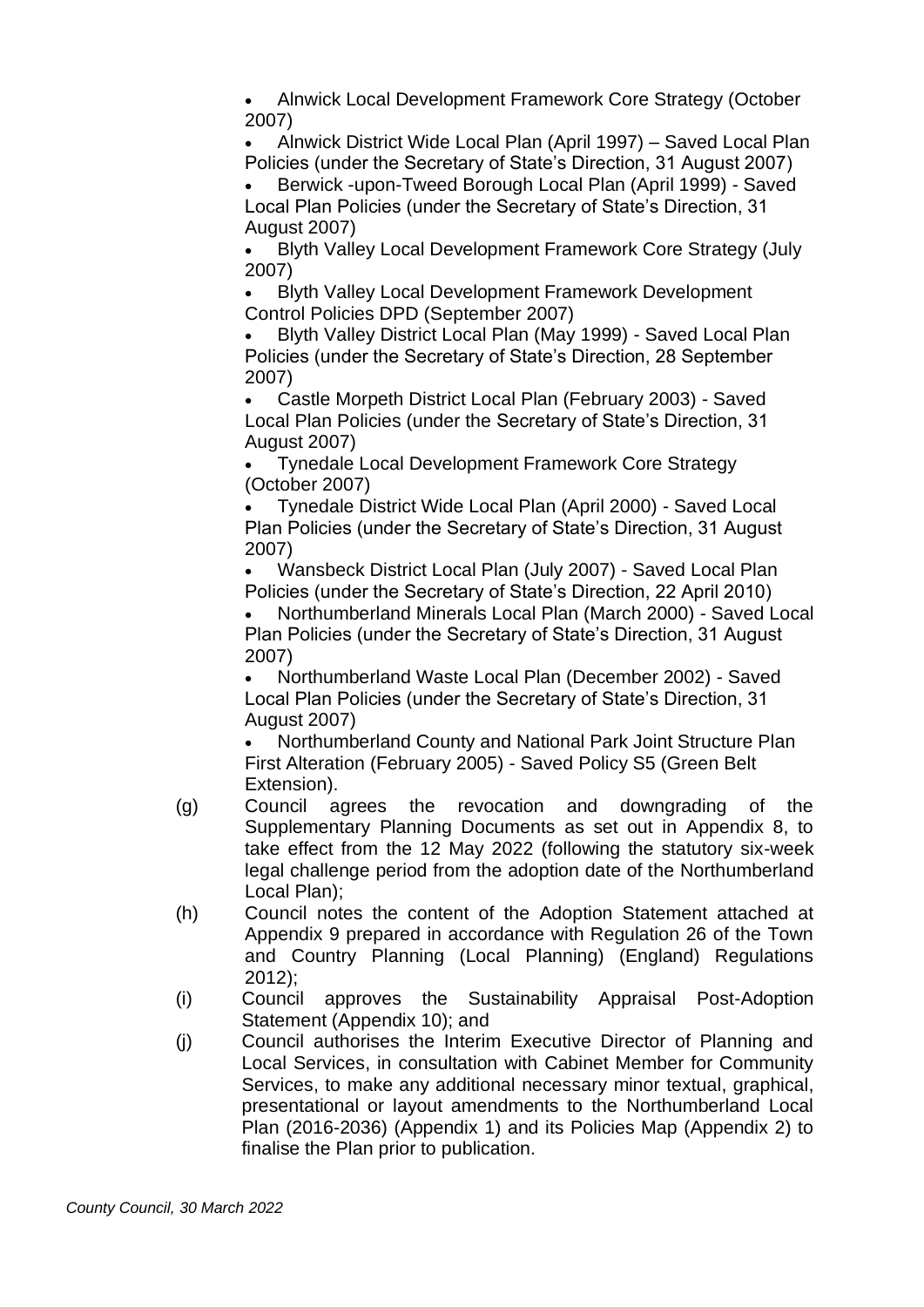## **93. REPORT OF THE INTERIM SERVICE DIRECTOR FOR HR/OD**

#### **Pay Policy Statement of Northumberland County Council 2022-23**

Council was asked to consider the pay policy statement for the 2022-23 financial year which required approval at a meeting of the County Council. It would be reviewed annually and took into account the guidance on openness issued by the Secretary of State for Housing, Communities and Local Government (MHCLG).

Councillor Dickinson asked for clarification regarding a letter members of the Staff and Appointments Committee had received, much of which related to this report. He asked whether these members could participate in this item. The Monitoring Officer confirmed that this was in order as the report was about the pay policy of the Council as a whole and did not relate to a specific matter.

The report was proposed and introduced by Councillor Wearmouth. It was noted that the correct Government Department mentioned in the report was not MHCLG but the Department for Levelling Up, Housing and Communities. It was seconded by Councillor Stewart.

Councillor Dale asked if the Pay Policy Statement was contained in the Constitution. The Monitoring Officer advised that it was in part, definition of statutory officers being one of them.

Councillor Hill asked for clarity on "special payments" to senior officers and what this included, and if there was a bonus scheme whether there was a document which explained the criteria. She also asked about the Staff and Appointments Committee delegation from full Council to approve severance and redundancy payments to Chief Officers as she understood this was a matter for full Council. Leanne Furnell advised that anything outside normal salary constituted special payments.

Councillor Wearmouth explained that the delegation would only apply up to a particular threshold which he believed was £100,000. Anything above that would need Council approval. Councillor Hill queried whether the Policy needed amendment to reflect that. The Monitoring Officer drew members' attention to para 23 of the Policy which stated that all exit packages over £100,000 had to be agreed by SAC. This should in fact be by full Council as per legislation.

Councillor Hill commented that this contradicted the Constitution. The Monitoring Officer advised that members were being asked to approve the Policy on pages 33-41 and the covering report highlighted the revisions which had been made to the previous version to ensure it aligned with the Constitution and legislation. Councillor Hill asked whether, with regard to para 23, the current policy stated the opposite to what was now being proposed in the new policy. The Monitoring Officer replied that this did not matter as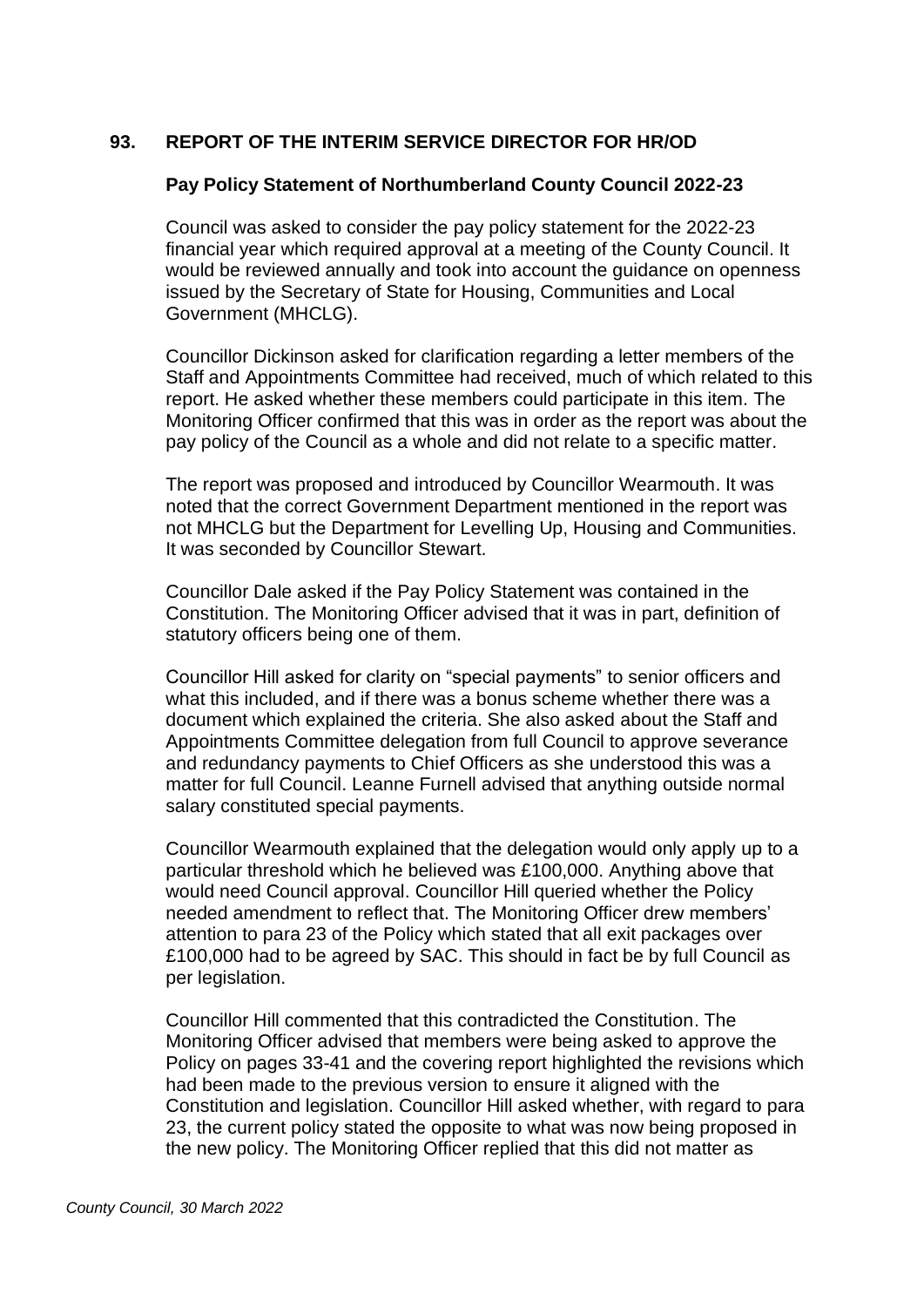legislation dictated that all exit packages over £100,000 had to be approved by Council.

**RESOLVED** that the Policy Statement for the year 2022/23 attached as Appendix 1 to the report be approved and published on the NCC website in line with transparency guidance on openness issued by the Secretary of State for Levelling Up, Housing and Communities, subject to the amendment of paragraph 23 as detailed above.

# **94. REPORT OF THE HEAD OF DEMOCRATIC AND ELECTORAL SERVICES**

## **Timetable of Meetings 2022-23**

Council's approval was sought to suspend Standing Orders in order that the annual timetable of meetings for 2022-23 could be agreed.

It was proposed by Councillor Watson and seconded by the Leader that Standing Orders be suspended to enable this matter to be dealt with.

Councillor Dunbar asked whether it would be possible, regarding LACs, to run straight through onto Local Area business where this followed planning business and not wait for the 6 pm start. The Business Chair advised that this could be one of the changes arising from the Scrutiny review of the LACs. He was happy for flexibility, but this did need to be documented somewhere.

Councillor Dale felt it was important to be consistent with the Planning Committee start times.

### **RESOLVED** that:-

- (a) approval be given to the suspension of Council Procedure Rule 1.1 (12) in Part 5 of the Constitution; and
- (b) the annual timetable of meetings for 2022-23 attached to the report be agreed.

## **95. REQUEST TO EXERCISE THE FREEDOM OF NORTHUMBERLAND: 3RD REGIMENT ROYAL HORSE ARTILLERY**

Over the years, recognised organisations which have made an outstanding contribution to the life of the County or offered a service of the highest order to the country in the name of Northumberland have been awarded the ceremonial title of "Freedom of Northumberland" which has been widely appreciated and valued. In 2015, the 3rd Regiment Royal Horse Artillery (3RHA) moved to Albemarle from Hohne in Germany and in 2016, in recognition of their service to the people of Northumberland, the Council awarded them the Freedom of Northumberland, in acknowledgment of the vital tasks they carry out. The Regiment had now asked permission to exercise the right to march through Hexham on 16 July 2022 and to hold a ceremony to reflect the significant changes they are facing. The Council's support was sought for this major event.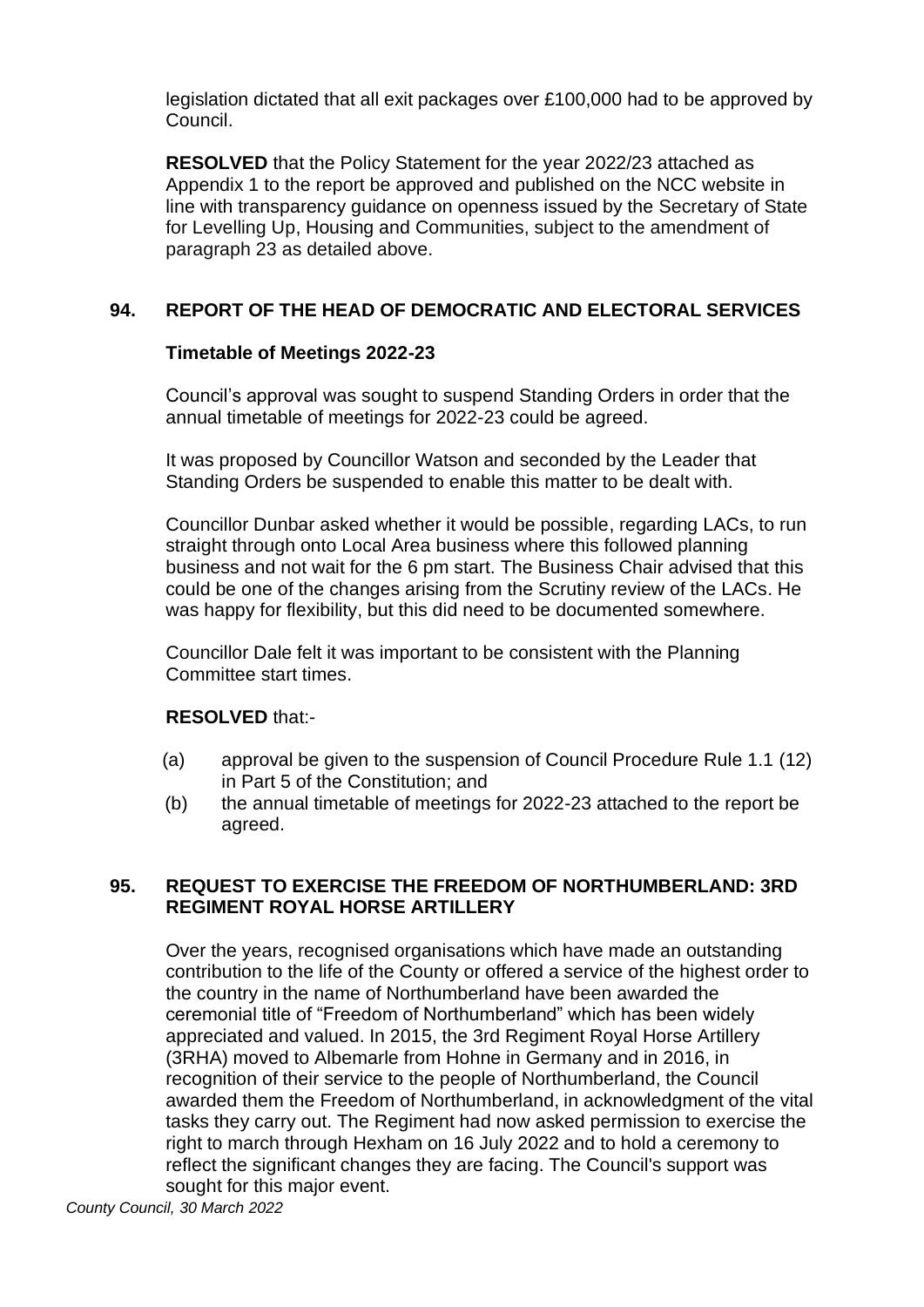In accordance with Minute No. 90 above, Councillor Beynon left the meeting whilst this matter was considered.

The motion was proposed by Councillor Cessford and seconded by Councillor Watson.

Councillor Cessford spoke in strong support of the motion and urged members to support it.

Councillor Morphet felt that it was not the right place or time to support militarism in any form and asked members to join him in opposing it.

A number of members spoke in support of the motion and on being put to the vote by show of hands there voted FOR: A substantial majority; AGAINST: 2; ABSTENTIONS: 1.

It was therefore **RESOLVED** that the 3rd Regiment Royal Horse Artillery (3RHA) be granted permission to exercise the right to march through Hexham on 16 July 2022 and to hold a ceremony to reflect the significant changes they are facing.

## **96. BUSINESS HELD OVER FROM THE 23RD FEBRUARY 2022 COUNCIL MEETING**

Council was asked to consider the member questions deferred from the budget meeting of Council held on 23rd February 2022.

### **Question 1 from Councillor Dale to Councillor Wearmouth**

At the Full Council meeting on 1st September 2021 I asked Cllr Wearmouth for an update on the cost of the refurbishment of County Hall.  Please could Cllr Wearmouth give me a further update on the costs incurred to date for all the work undertaken so far.  Councillor Wearmouth advised that it was £11.3m as at the end of January 22.

Councillor Dale asked whether a value for money impact assessment should be done at the end to assess the added value for Morpeth as opposed to what might have been added for Ashington. Councillor Wearmouth commented that the amount of money which had been saved from not moving away had freed up money to do many other things in the capital programme.

### **Question 2 from Councillor Wallace to the Leader**

This was withdrawn as it had been answered.

### **Question 3 from Councillor Scott to Councillor Renner Thompson**

#### **Question 4 from Councillor Scott to the Leader**

*County Council, 30 March 2022* Councillor Scott would receive written answers in her absence.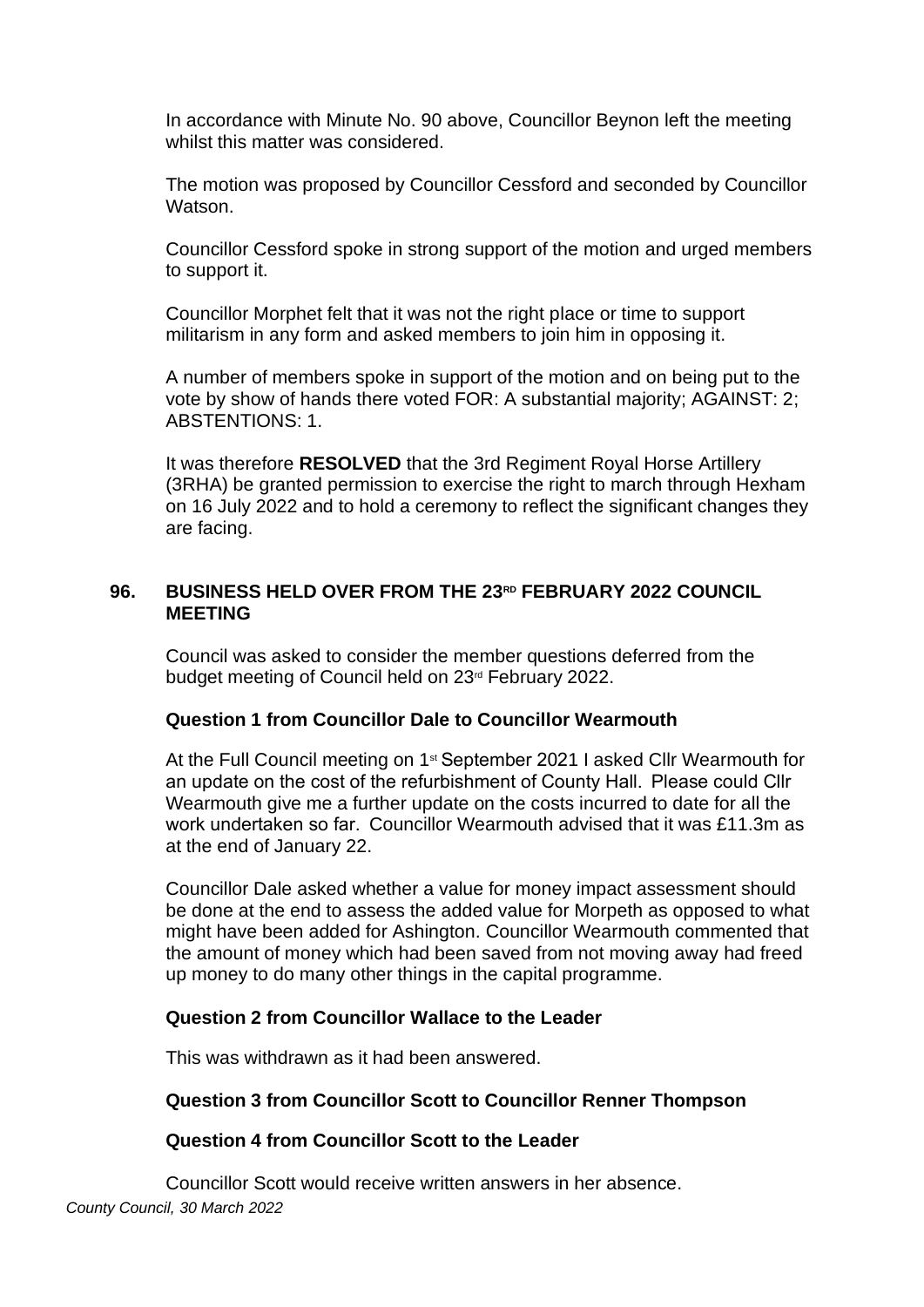## **Question 5 from Councillor Nisbet to Councillor Watson**

We recently wrote collectively to you about the Blyth Beach huts. We found your response disappointing. The Beach Huts in Blyth are being made inaccessible to local people because of the changes being made. Will you actively lobby Active Northumberland to look again at keeping these community assets accessible to local people for one off bookings? Not everyone can afford to block book the huts and while we welcome tourism into Blyth it mustn't be at the expense of local people. 

Councillor Nisbet advised that this had been answered briefly at the last meeting, but she believed the huts had previously been available on a daily basis all year round so she was not happy with the response that they would only be available in the Summer. It was important that the huts were available for those with disabilities in particular.

## **Question 6 from Councillor Ball to Councillor Horncastle**

As we have seen the past two years have caused a financial hardship for many residents across Northumberland.  How many council tenants are currently subject to action due to late payment on rent?

As Councillor Horncastle was not present, a written response would be provided from him.

## **Question 7 from Councillor Ball to Councillor Renner Thompson**

Young people are being hit hard by the long term impacts of Covid 19. Missing out on education, socialising and feeling the direct effects of falling house hold incomes. Strong youth services are key to helping these young people and improved life chances. Can we have a commitment to the young people of Northumberland that the youth service will not suffer more cuts in coming budgets and actually see investment as every penny spent in advance will reduce spend later in interventions?

Councillor Renner Thompson replied that he was aware of the impact of Covid 19 on young people. He had recently visited the Duchess High School in Alnwick and it was very clear what the impact had been and would continue to be for the next 3-4 years. He had also visited the Sure Start Centre in Prudhoe and the staff there had said the same thing about young children coming in who had had no early years help so far. Efficiencies would not be made into the front line youth services but efficiencies had been made in the management structure. Going forward, the family hubs model would be rolled out for 0-19 and up to 25 for those with extra needs, which brought in professionals from all the services not just the Council.

Councillor Ball asked what this investment actually meant in terms of numbers of youth workers delivering front line services. There had been an 80% decrease in funding in Northumberland since 2010 and she asked how this was investing in future generations. Children were being exploited but there was no intervention until a child appeared on a list. She asked the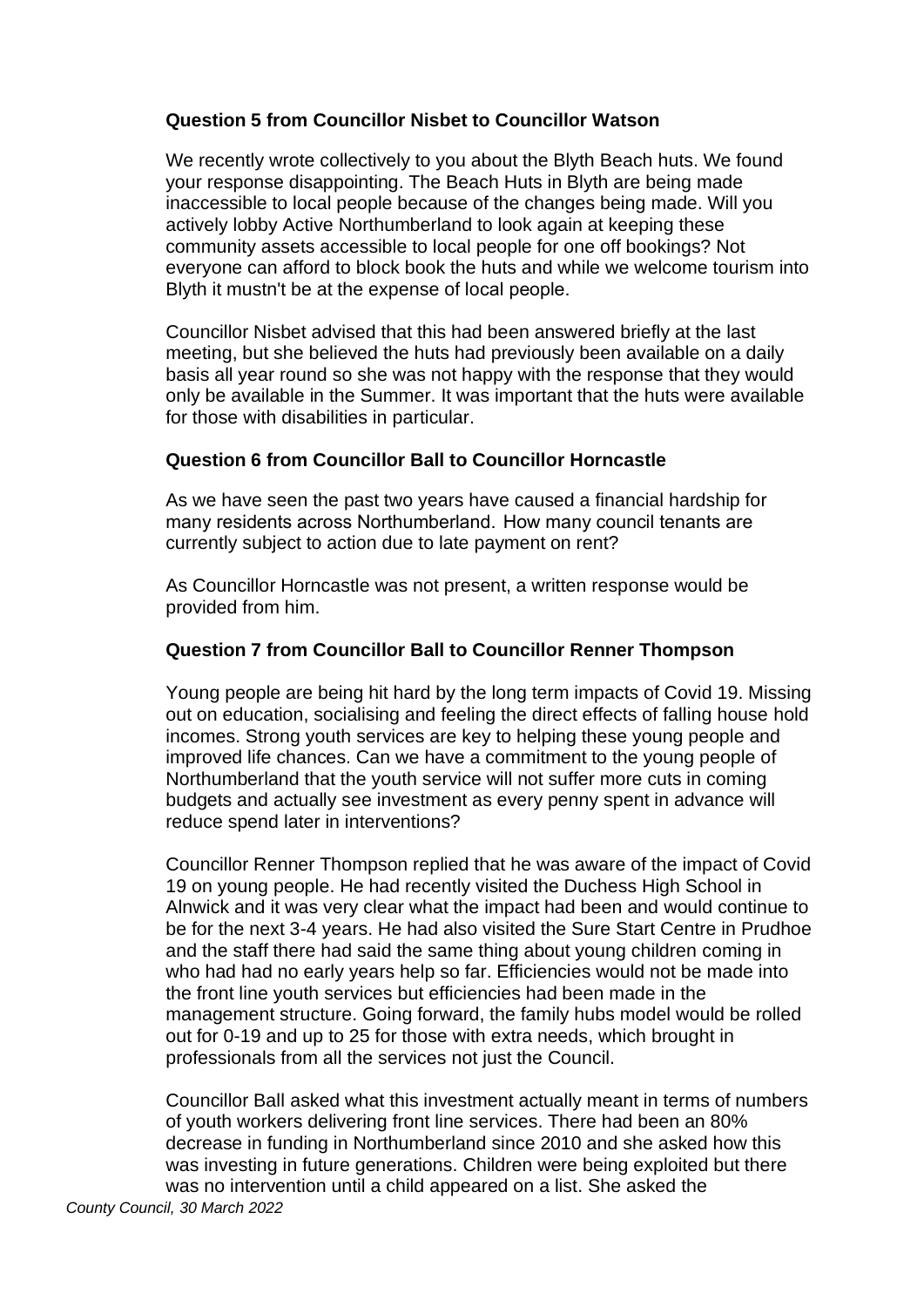Administration to commit to putting more youth workers back on the streets and to develop a County-wide strategy. Councillor Renner Thompson replied that the issues which had been highlighted were well known and the family hubs would ensure that the relevant sectors would get into families' lives as early as possible. The youth service had changed over the years and there was no longer blanket provision across the County. Provision was targeted to those areas where it was needed which was a better approach. Some authorities in the North East no longer had a service at all.

## **Question 8 from Councillor A. Watson to the Leader**

Could the Leader please update the chamber on progress of the Blyth relief road? As he will know it was the Labour-led council that invested in the consultation and route identification. With so many roadworks happening in Blyth soon which will compound the problems of getting in and out of the town. Could he explain to the chamber what is holding up this urgently needed transport link and when will the relief road we were promised by both the local MP and the Conservatives on their manifesto leaflets, be delivered?

The Leader replied that there was around £18m in the capital programme for this, with £3m provided by the County Council and the remainder from Government. A report to Cabinet on 12 April would lay out in more detail the plans for how the project would begin. The Administration was committed to this and he looked forward to working with Blyth members in getting this off the ground.

Councillor Scott sought reassurances that the local members would be kept fully informed as this progressed which the Leader provided.

### **Question 9 from Councillor Waddell to the Leader**

The Levelling Up White Paper confirms that Government will negotiate to create an expanded Mayoral Combined Authority in the North East. In the House of Commons, Michael Gove said local authorities south of the Tyne should work with the North of Tyne Mayor to bring this about. It has been government policy since the 2020 budget that we would gain devolved transport funding worth hundreds of millions of pounds if we bring all of Tyne & Wear to an expanded Combined Authority. Will the leader please confirm two things? Firstly, is he actively trying to secure this much needed new funding for Northumberland's inadequate public transport system? Secondly, can he reassure Council that he will take a strong negotiating position to preserve all of the excellent work done by the North of Tyne Combined Authority for the benefit of Northumberland, by making sure it continues its current programmes and keeps its highly respected officer team?

The Leader did not agree that Northumberland suffered from an inadequate transportation system or funding. Good progress had been made in the last couple of years in transport funding. He had good relationships with the Leaders of the other local authorities and he looked forward to working more closely with them.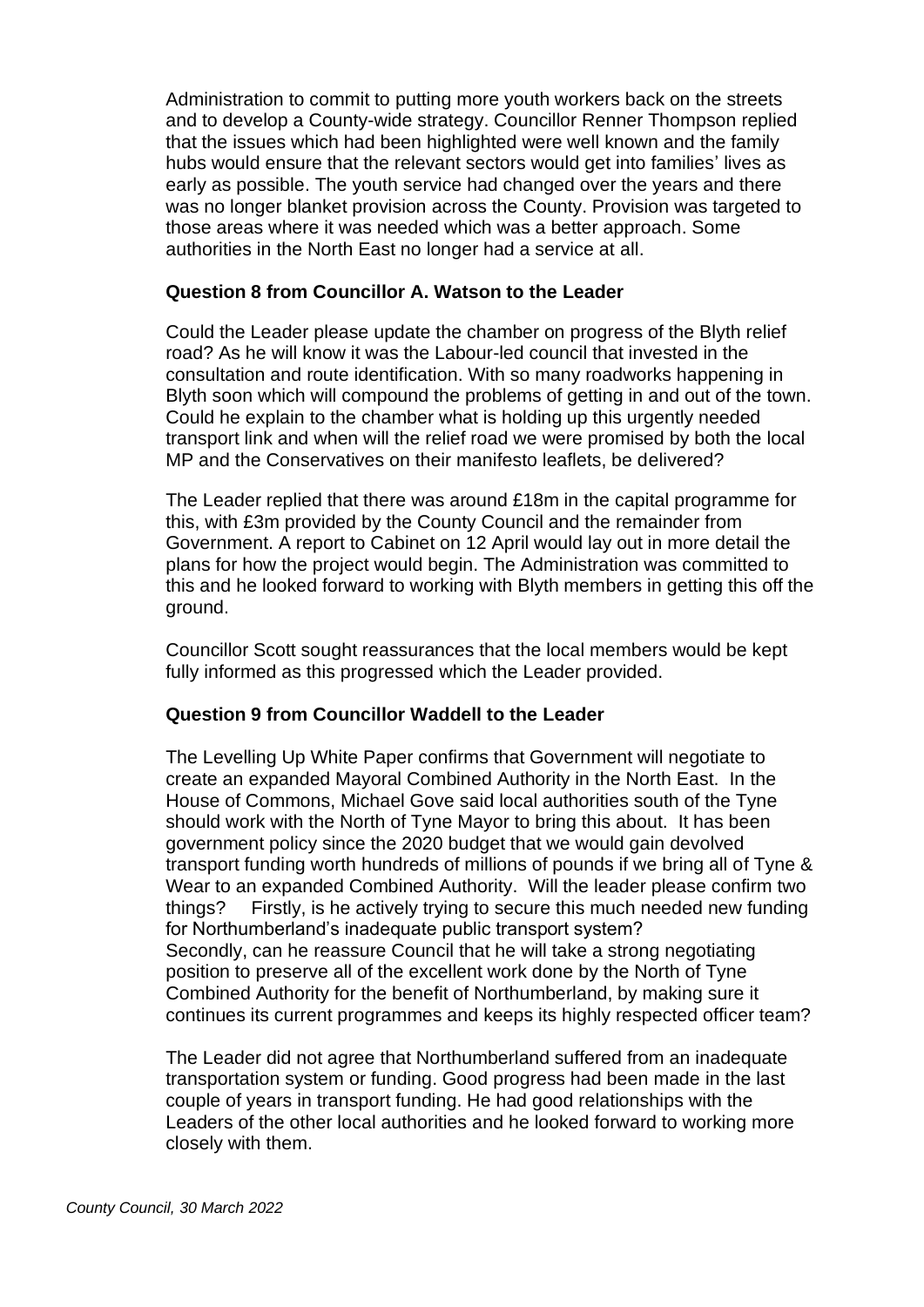Councillor Waddell asked whether the Leader had ever tried to travel on public transport in her ward as her residents would disagree that it was adequate. The Leader reiterated that good progress had been made, though more funding would always be welcome. If the Councillor had specific issues where improvements could be made, he asked her to write to him.

## **Question 10 from Councillor Grimshaw to the Leader**

This was withdrawn.

## **Question 11 from Councillor Robinson to Councillor Ploszaj**

### **Question 12 from Councillor Robinson to Councillor Wearmouth/Pattison**

These were withdrawn as Councillor Robinson had left.

## **Question 13 from Councillor Taylor to Councillor Ploszaj**

Councillor Taylor did not wish to put her question but reported that she had spoken to Councillor Ploszaj recently. The presentation to the LAC recently from Advance had been disappointing in terms of what was planned for the development in Bedlington and it had been reported that there was no interest now in retail. The Leader responded that it would be helpful to have the Bedlington members meet with Rick O'Farrell, Councillors Watson and Wearmouth and himself, and he would arrange this.

# **Question 14 from Councillor Taylor to Councillor Wearmouth**

There is significant funding for toilets outlined in the new budget, Bedlington doesn't have town centre toilets and every town should have such a basic provision for its residents and visitors. Which towns will benefit from this funding and can Bedlington be put on that list?

The Leader responded that the Administration did take public toilets very seriously as evidenced by the funding being made available. Councillor Taylor asked if Bedlington could be added to the list where improvements were being made.

Councillor Riddle replied that there were 54 public conveniences across the County and it was correct that Bedlington was not on the list for investment as it was a programme of investment in existing facilities. The 'You're Welcome to Use Our Loos' scheme' was promoted by the Council and in Bedlington the Red Lion public house was a member of this.

### **Question 15 from Councillor Swinburn to Councillor Watson**

The new library and hub at Cramlington has been a significant success and is now used by a variety of people and groups on a daily basis. When this building was previously used there was a large sculpture inside, a piece of artwork that I was informed came from a local artist, and residents have asked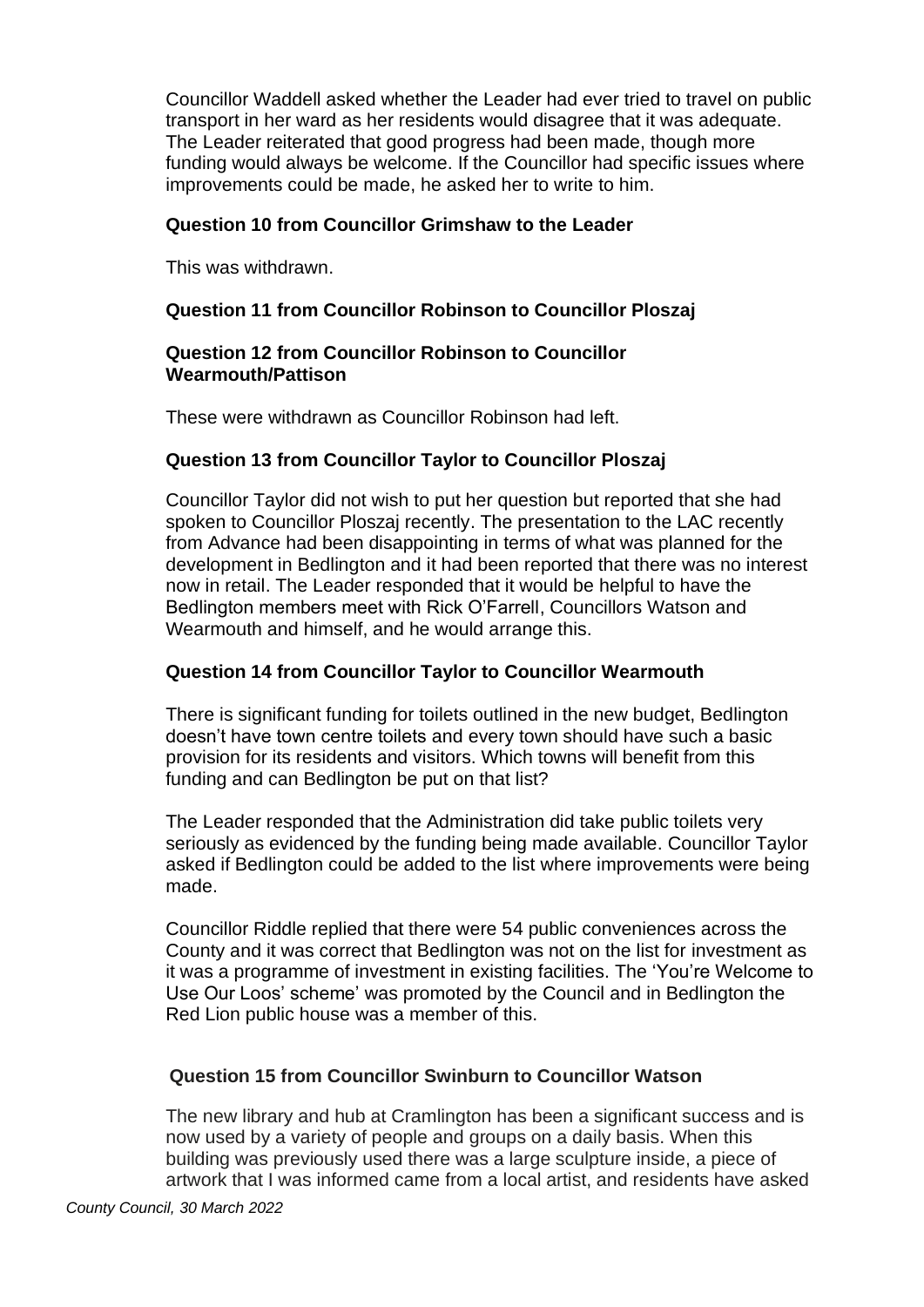where it has got to. This sculpture disappeared when the building was closed and mothballed back in 2016, and I would like to ask if the council can find out where it has vanished to and hopefully reinstate it please?

Councillor Watson agreed that the Community Hub was proving to be a popular and highly valued community resource.  The installation 'Carbon Bond' was commissioned by Blyth Valley Borough Council in 2005 as part of the 'Your Link' building project. The figure element of the installation remained in storage within Concordia Leisure Centre, the remaining elements of the sculpture (the spheres) remained on site in some capacity. One of the spheres could not be re-hung because of the sound baffle boards which must have been fitted when the building was previously in operation. Now the building had been significantly repurposed he had asked officers to assess the possibility of reintroducing the full installation.

#### **Question 16 from Councillor Swinburn to the Leader**

The old library site on Forum Way was previously grassed over and when asked about the possibility of using this for parking we were informed by the former Managing Director of Advance Northumberland that this could not be used for this due to upcoming development work in and around this area, that was due to start within 12 months. Following numerous concerns raised from residents, could you advise when this work is due to start please?

The Leader advised that the former Cramlington Library site was acquired by Arch (now Advance Northumberland) in 2016 as part of the purchase of Manor Walks Shopping Centre. The former library car park was open to the public for parking on a temporary basis to support the shopping centre' and the area comprising the demolished library itself was not, as there had been the possibility of early development on it.  

While Manor Walks Shopping Centre and Westmorland Retail Park had performed relatively well during Covid, the impact on retail and leisure markets had required Advance to pause and reappraise its previous plans. This work would form part of the Blueprint For Cramlington which Councillor Swinburn and his colleagues had asked for. It would be down to the local members to identify the best way forward for the area.

Councillor Swinburn responded that 4 years ago members had been told that work would begin in 12 months and the surrounding area now looked derelict. He asked what steps could be taken to improve the area whilst the long-term solution was being decided upon. Councillor Wearmouth replied that there was now an upturn in retail interest in the area and he was sure an update could be provided either through the Cramlington hub or direct from Rick O'Farrell.